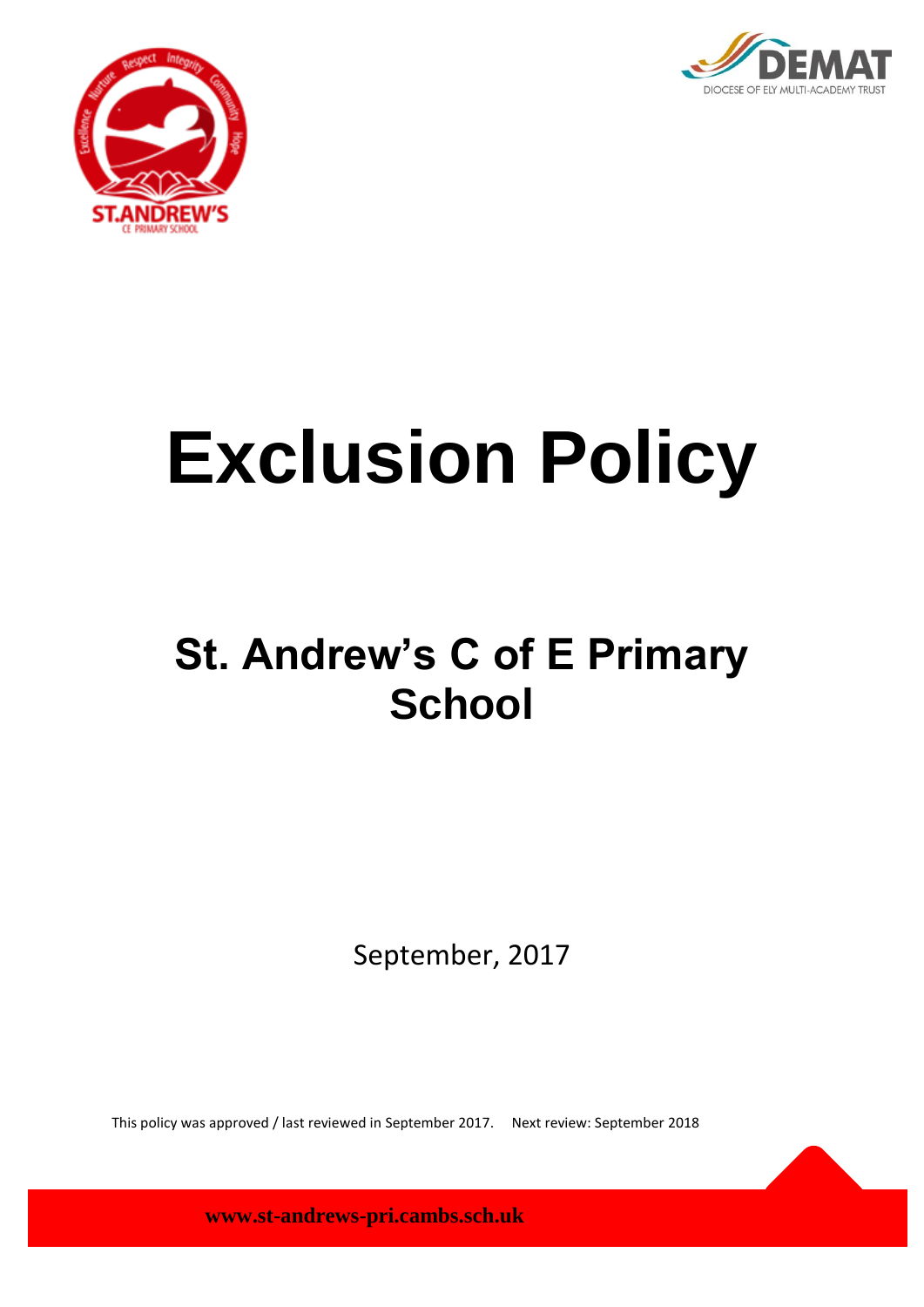# **Contents**

- 1. Aims
- 2. Legislation and statutory guidance
- 3. The decision to exclude
- 4. Definition
- 5. Roles and responsibilities
- 6. Considering the reinstatement of a pupil
- 7. An independent review
- 8. School registers
- 9. Returning from a fixed-term exclusion
- 10. Monitoring arrangements
- 11. Links with other policies
- Appendix 1: independent review panel training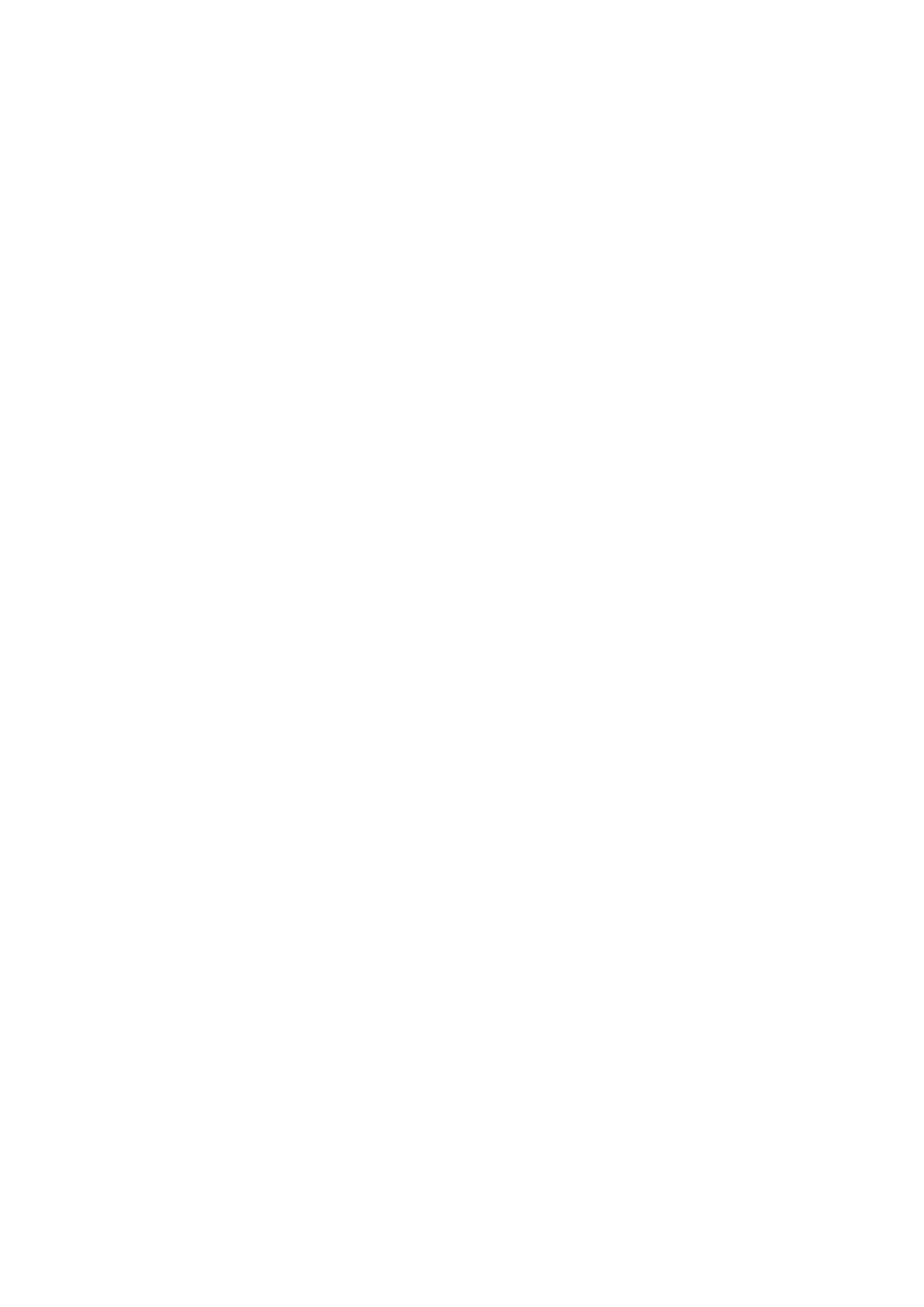## **1. Aims**

Our school aims to ensure that:

- The exclusions process is applied fairly and consistently
- The exclusions process is understood by governors, staff, parents and pupils
- Pupils in school are safe and happy

## **2. Legislation and statutory guidance**

This policy is based on statutory guidance from the Department for Education: [Exclusion from](https://www.gov.uk/government/publications/school-exclusion)  [maintained schools, academies and pupil referral units \(PRUs\) in England.](https://www.gov.uk/government/publications/school-exclusion)

It is based on the following legislation, which outline schools' powers to exclude pupils:

- Section 52 of the [Education Act 2002,](http://www.legislation.gov.uk/ukpga/2002/32/section/52) as amended by th[e Education Act 2011](http://www.legislation.gov.uk/ukpga/2011/21/contents/enacted)
- [The School Discipline \(Pupil exclusions and Reviews\) \(England\) Regulations 2012](http://www.legislation.gov.uk/uksi/2012/1033/made)
- Sections 64-68 of the [School Standards and Framework Act 1998](http://www.legislation.gov.uk/ukpga/1998/31)

In addition, the policy is based on:

- Part 7, chapter 2 of the [Education and Inspections Act 2006,](http://www.legislation.gov.uk/ukpga/2006/40/part/7/chapter/2) which looks at parental responsibility for excluded pupils
- Section 579 of th[e Education Act 1996](http://www.legislation.gov.uk/ukpga/1996/56/section/579), which defines 'school day'
- The [Education \(Provision of Full-Time Education for Excluded Pupils\) \(England\) Regulations](http://www.legislation.gov.uk/uksi/2007/1870/contents/made)  [2007,](http://www.legislation.gov.uk/uksi/2007/1870/contents/made) as amended b[y The Education \(Provision of Full-Time Education for Excluded Pupils\)](http://www.legislation.gov.uk/uksi/2014/3216/contents/made)  [\(England\) \(Amendment\) Regulations 2014](http://www.legislation.gov.uk/uksi/2014/3216/contents/made)

This policy complies with our funding agreement and articles of association.

#### **3. The decision to exclude**

Only the headteacher, or a person acting with the headteacher's authority, can exclude a pupil from school. A permanent exclusion will be taken only as a last resort.

A decision to exclude a pupil will be taken only:

- In response to serious or persistent breaches of the school's behaviour policy, **and**
- If allowing the pupil to remain in school would seriously harm the education or welfare of others

Before deciding whether to exclude a pupil, either permanently or for a fixed period, the headteacher will:

- Consider all the relevant facts and evidence, including whether the incident(s) leading to the exclusion were provoked
- Allow the pupil to give their version of events
- Consider if the pupil has special educational needs (SEN)

#### **4. Definition**

For the purposes of exclusions, school day is defined as any day on which there is a school session. Therefore, INSET or staff training days do not count as a school day.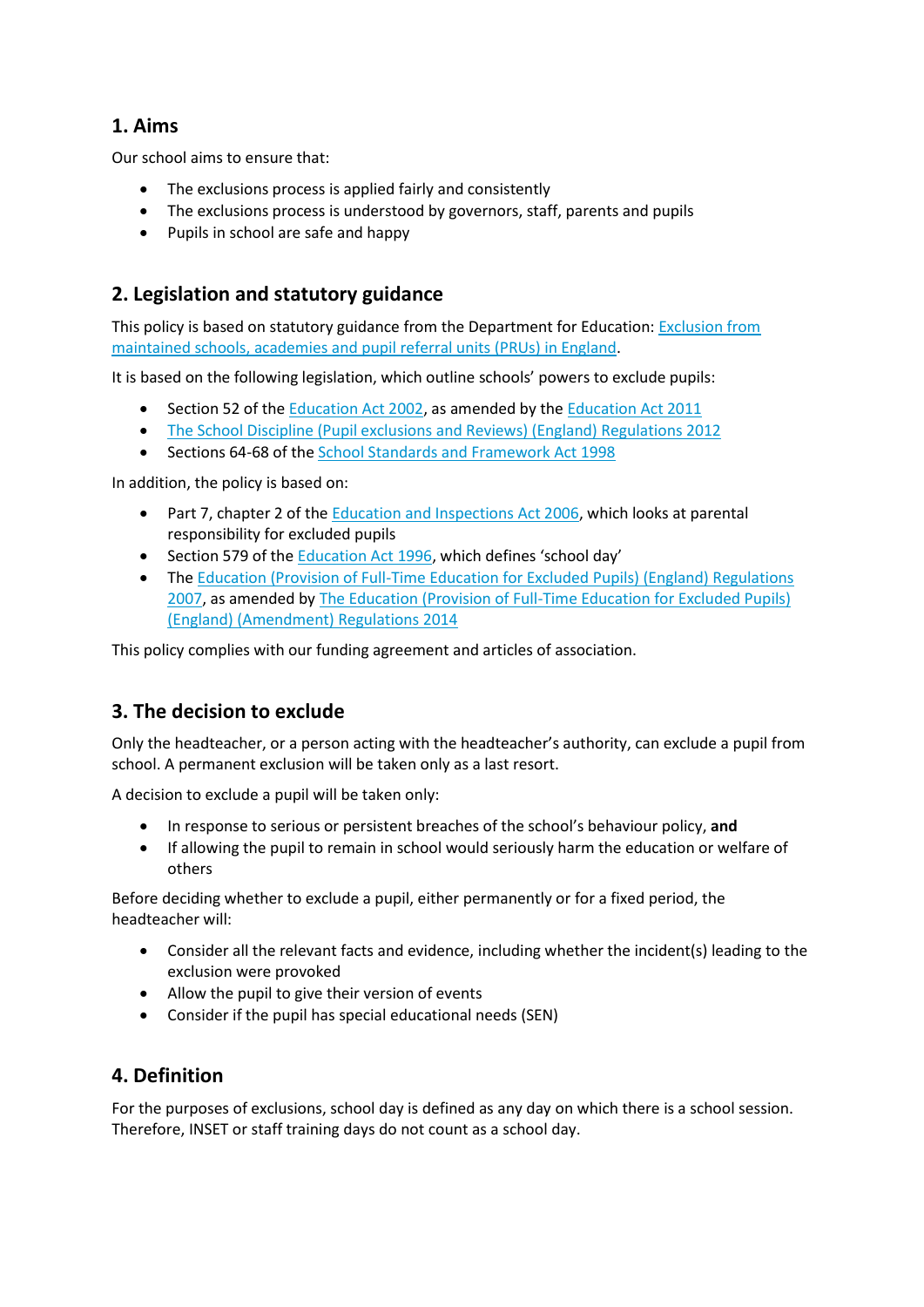# **5. Roles and responsibilities**

#### **5.1 The headteacher**

#### **Informing parents**

The headteacher will immediately provide the following information, in writing, to the parents of an excluded pupil:

- The reason(s) for the exclusion
- The length of a fixed-term exclusion or, for a permanent exclusion, the fact that it is permanent
- Information about parents' right to make representations about the exclusion to the governing board and how the pupil may be involved in this
- Where there is a legal requirement for the governing board to meet to consider the reinstatement of a pupil, and that parents have a right to attend a meeting, be represented at a meeting (at their own expense) and to bring a friend

The headteacher will also notify parents by the end of the afternoon session on the day their child is excluded that for the first 5 school days of an exclusion, or until the start date of any alternative provision where this is earlier, parents are legally required to ensure that their child is not present in a public place during school hours without a good reason. Parents may be given a fixed penalty notice or prosecuted if they fail to do this.

If alternative provision is being arranged, the following information will be included when notifying parents of an exclusion:

- The start date for any provision of full-time education that has been arranged
- The start and finish times of any such provision, including the times for morning and afternoon sessions, where relevant
- The address at which the provision will take place
- Any information required by the pupil to identify the person they should report to on the first day

Where this information on alternative provision is not reasonably ascertainable by the end of the afternoon session, it may be provided in a subsequent notice, but it will be provided no later than 48 hours before the provision is due to start. The only exception to this is where alternative provision is to be provided before the sixth day of an exclusion, in which case the information can be provided with less than 48 hours' notice with parents' consent.

#### **Informing the governing board and local authority**

The headteacher will immediately notify the governing board and the local authority (LA) of:

- A permanent exclusion, including when a fixed-period exclusion is made permanent
- Exclusions which would result in the pupil being excluded for more than 5 school days (or more than 10 lunchtimes) in a term
- Exclusions which would result in the pupil missing a public examination

For a permanent exclusion, if the pupil lives outside the LA in which the school is located, the headteacher will also immediately inform the pupil's 'home authority' of the exclusion and the reason(s) for it without delay.

For all other exclusions, the headteacher will notify the governing board and LA once a term.

#### **5.2 The governing board**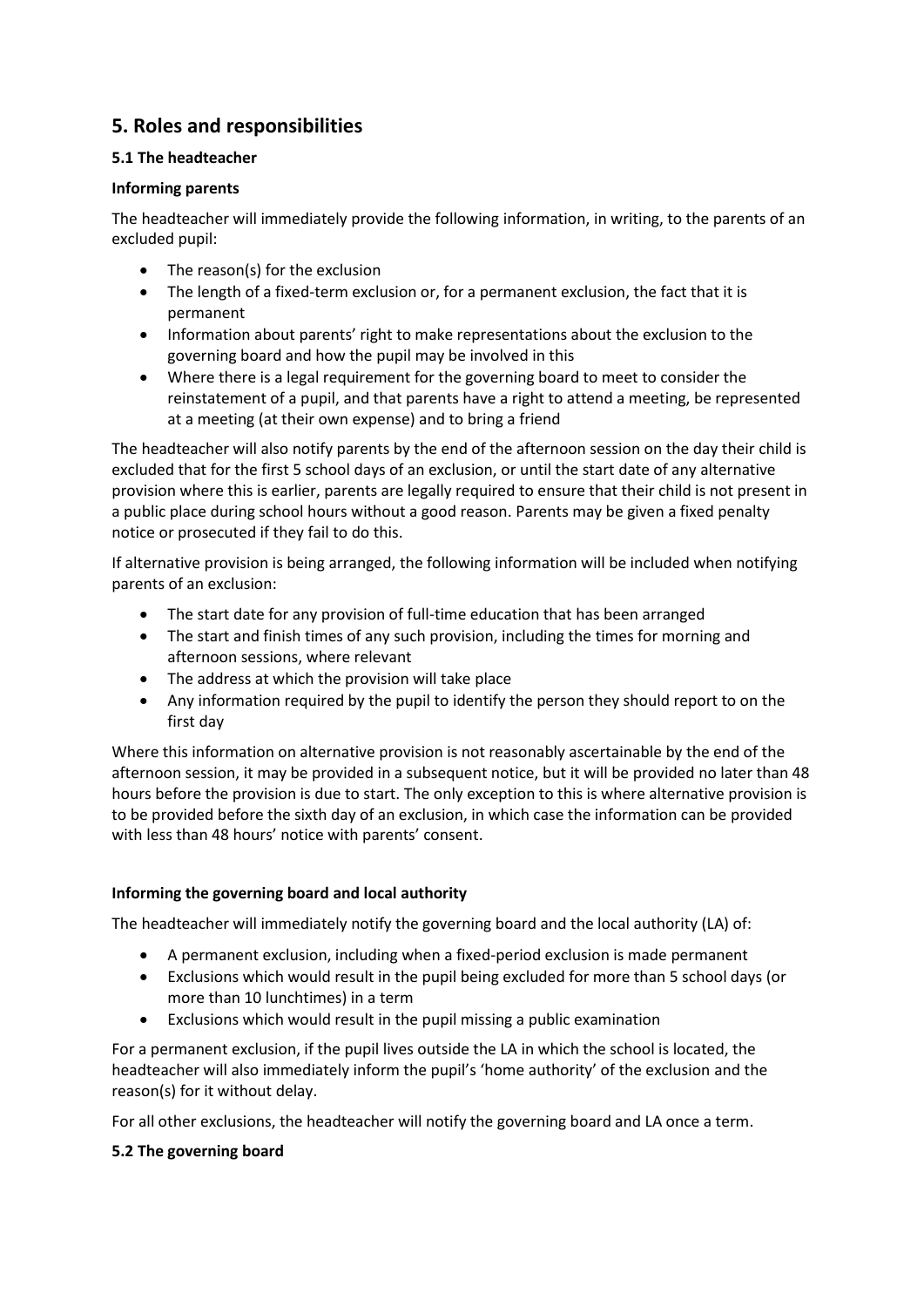Responsibilities regarding exclusions is delegated to St. Andrew's School governing board consisting of at least 3 governors.

The governing board has a duty to consider the reinstatement of an excluded pupil (see section 6).

Within 14 days of receipt of a request, the governing board will provide the secretary of state with information about any exclusions in the last 12 months.

For a fixed-period exclusion of more than 5 school days, the governing board will arrange suitable full-time education for the pupil. This provision will begin no later than the sixth day of the exclusion.

#### **5.3 The LA**

For permanent exclusions, the LA is responsible for arranging suitable full-time education to begin no later than the sixth day of the exclusion.

# **6. Considering the reinstatement of a pupil**

The governing board will consider the reinstatement of an excluded pupil within 15 school days of receiving the notice of the exclusion if:

- The exclusion is permanent
- It is a fixed-term exclusion which would bring the pupil's total number of school days of exclusion to more than 15 in a term
- It would result in a pupil missing a public examination

If requested to do so by parents, the governing board will consider the reinstatement of an excluded pupil within 50 school days of receiving notice of the exclusion if the pupil would be excluded from school for more than 5 school days, but less than 15, in a single term.

Where an exclusion would result in a pupil missing a public examination, the governing board will consider the reinstatement of the pupil before the date of the examination. If this is not practicable, the governing board will consider the exclusion and decide whether or not to reinstate the pupil.

The governing board can either:

- Decline to reinstate the pupil, or
- Direct the reinstatement of the pupil immediately, or on a particular date

In reaching a decision, the governing board will consider whether the exclusion was lawful, reasonable and procedurally fair and whether the headteacher followed their legal duties. They will decide whether or not a fact is true 'on the balance of probabilities', which differs from the criminal standard of 'beyond reasonable doubt', as well as any evidence that was presented in relation to the decision to exclude.

Minutes will be taken of the meeting, and a record of evidence considered kept. The outcome will also be recorded on the pupil's educational record.

The governing board will notify, in writing, the headteacher, parents and the LA of its decision, along with reasons for its decision, without delay.

Where an exclusion is permanent, the governing board's decision will also include the following:

- The fact that it is permanent
- Notice of parents' right to ask for the decision to be reviewed by an independent review panel, and:
	- o The date by which an application for an independent review must be made
	- o The name and address to whom an application for a review should be submitted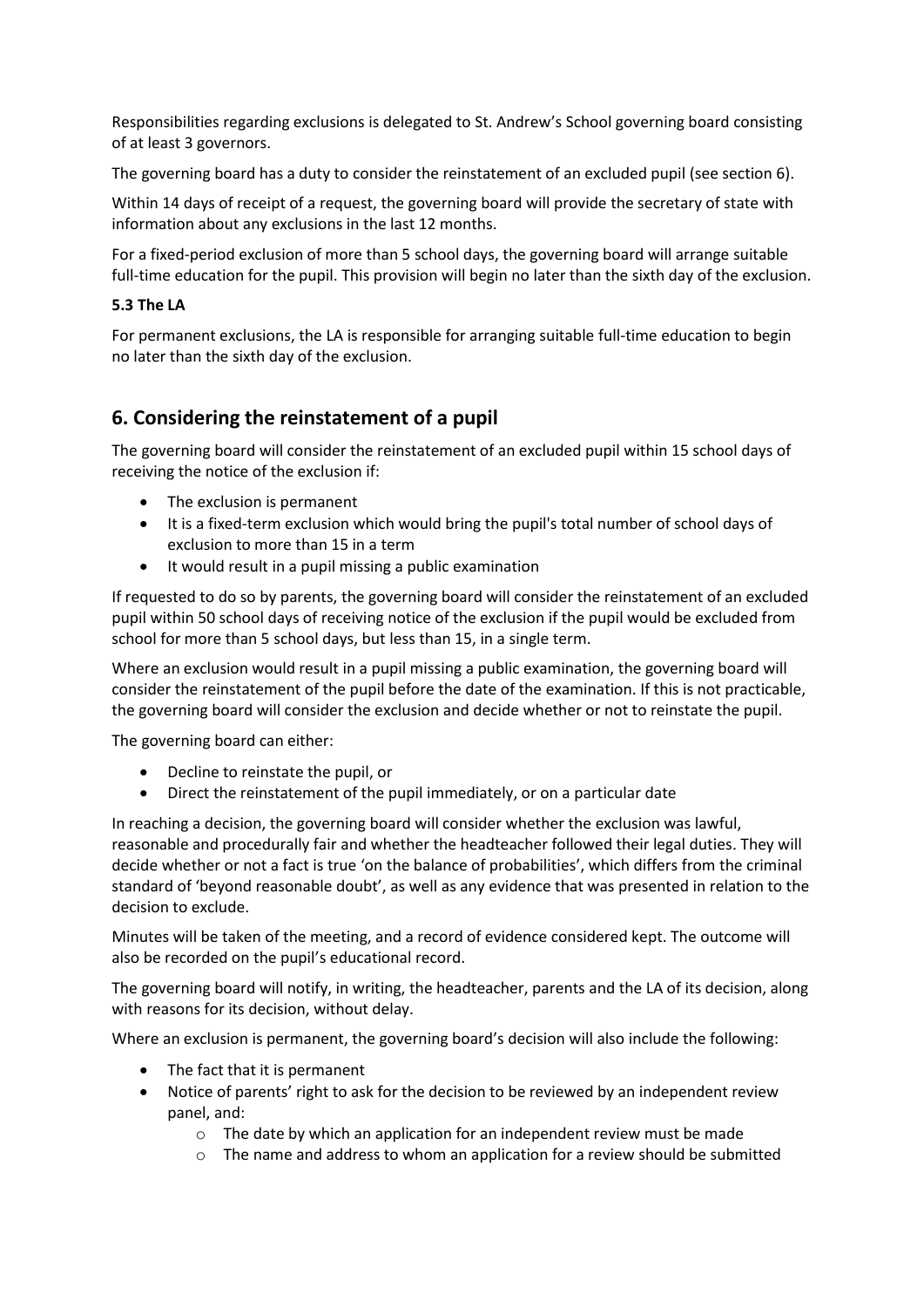- $\circ$  That any application should set out the grounds on which it is being made and that, where appropriate, reference to how the pupil's SEN are considered to be relevant to the exclusion
- o That, regardless of whether the excluded pupil has recognised SEN, parents have a right to require the Diocese of Ely Multi Academy Trust (DEMAT) to appoint an SEN expert to attend the review
- o Details of the role of the SEN expert and that there would be no cost to parents for this appointment
- $\circ$  That parents must make clear if they wish for an SEN expert to be appointed in any application for a review
- $\circ$  That parents may, at their own expense, appoint someone to make written and/or oral representations to the panel, and parents may also bring a friend to the review
- That if parents believe that the exclusion has occurred as a result of discrimination, they may make a claim under the Equality Act 2010 to the first-tier tribunal (special educational needs and disability), in the case of disability discrimination, or the county court, in the case of other forms of discrimination. A claim of discrimination made under these routes should be lodged within 6 months of the date on which the discrimination is alleged to have taken place

# **7. An independent review**

If parents apply for an independent review, the DEMAT will arrange for an independent panel to review the decision of the governing board not to reinstate a permanently excluded pupil.

Applications for an independent review must be made within 15 school days of notice being given to the parents by the governing board of its decision to not reinstate a pupil.

A panel of 3 or 5 members will be constituted with representatives from each of the categories below. Where a 5-member panel is constituted, 2 members will come from the school governors category and 2 members will come from the headteacher category.

- A lay member to chair the panel who has not worked in any school in a paid capacity, disregarding any experience as a school governor or volunteer
- School governors who have served as a governor for at least 12 consecutive months in the last 5 years, provided they have not been teachers or headteachers during this time
- Headteachers or individuals who have been a headteacher within the last 5 years

A person may not serve as a member of a review panel if they:

- Are a director of the DEMAT, or governing board of the excluding school
- Are the headteacher of the excluding school, or have held this position in the last 5 years
- Are an employee of the DEMAT or the governing board, of the excluding school (unless they are employed as a headteacher at another school)
- Have, or at any time have had, any connection with the DEMAT, school, governing board, parents or pupil, or the incident leading to the exclusion, which might reasonably be taken to raise doubts about their impartially
- Have not had the required training within the last 2 years (see appendix 1 for what training must cover)

A clerk will be appointed to the panel.

The independent panel will decide one of the following:

- Uphold the governing board's decision
- Recommend that the governing board reconsiders reinstatement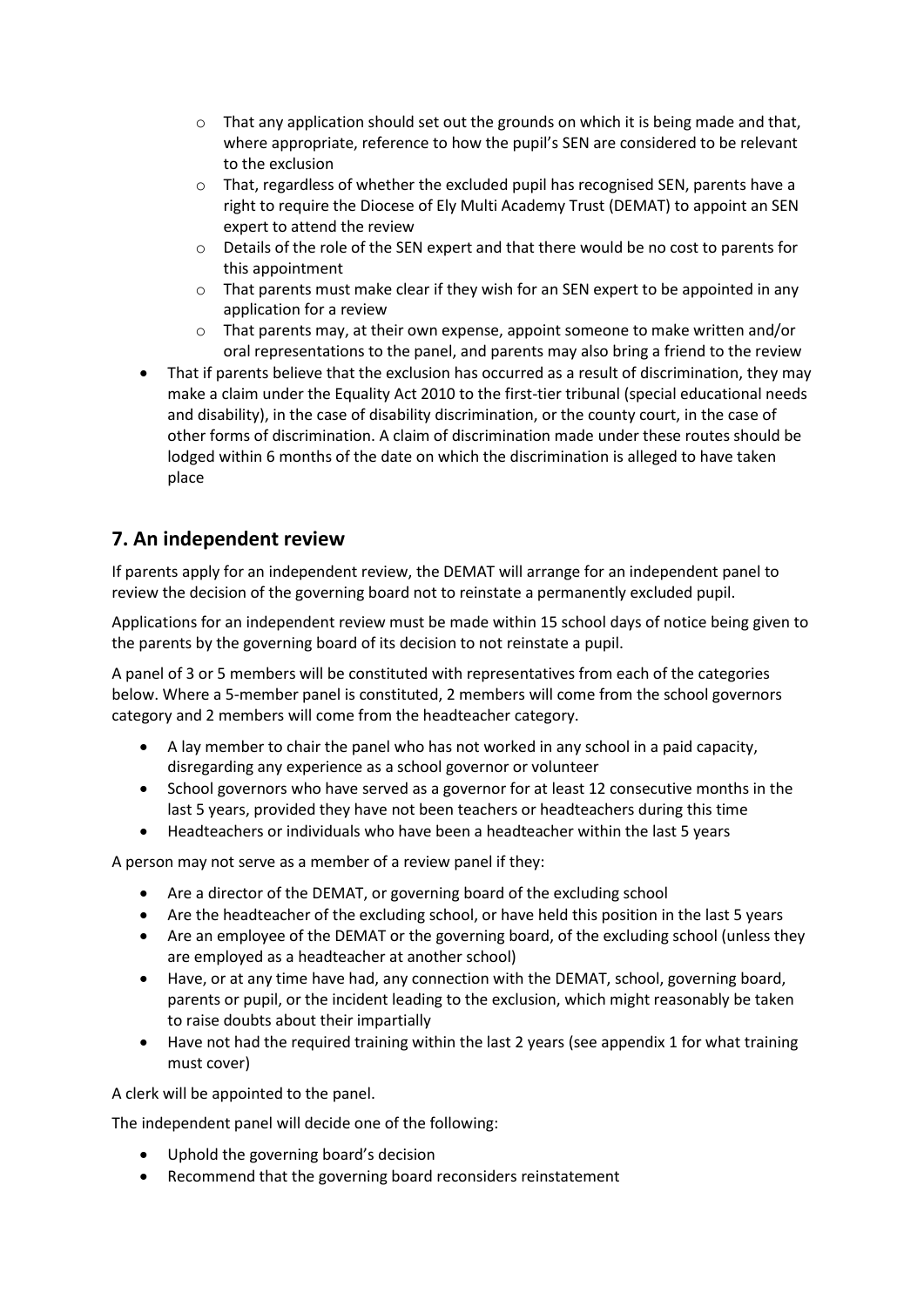Quash the governing board's decision and direct that they reconsider reinstatement (only when the decision is judged to be flawed)

The panel's decision can be decided by a majority vote. In the case of a tied decision, the chair has the casting vote.

# **8. School registers**

A pupil's name will be removed from the school admissions register if:

- 15 school days have passed since the parents were notified of the exclusion panel's decision to not reinstate the pupil and no application has been made for an independent review panel, or
- The parents have stated in writing that they will not be applying for an independent review panel

Where an application for an independent review has been made, the governing board will wait until that review has concluded before removing a pupil's name from the register.

Where alternative provision has been made for an excluded pupil and they attend it, code B (education off-site) or code D (dual registration) will be used on the attendance register.

Where excluded pupils are not attending alternative provision, code E (absent) will be used.

#### **9. Returning from a fixed-term exclusion**

Following a fixed-term exclusion, a re-integration meeting will be held involving the pupil, parents, a member of senior staff and other staff, where appropriate.

The following measures may be implemented when a pupil returns from a fixed-term exclusion:

Agreeing a behaviour contract

#### **10. Monitoring arrangements**

The administrative officer monitors the number of exclusions every term and reports back to the headteacher They also liaise with the local authority to ensure suitable full-time education for excluded pupils.

This policy will be reviewed by the headteacher every year. At every review, the policy will be shared with the governing board.

#### **11. Links with other policies**

This exclusions policy is linked to our

- Behaviour policy
- SEN policy and information report